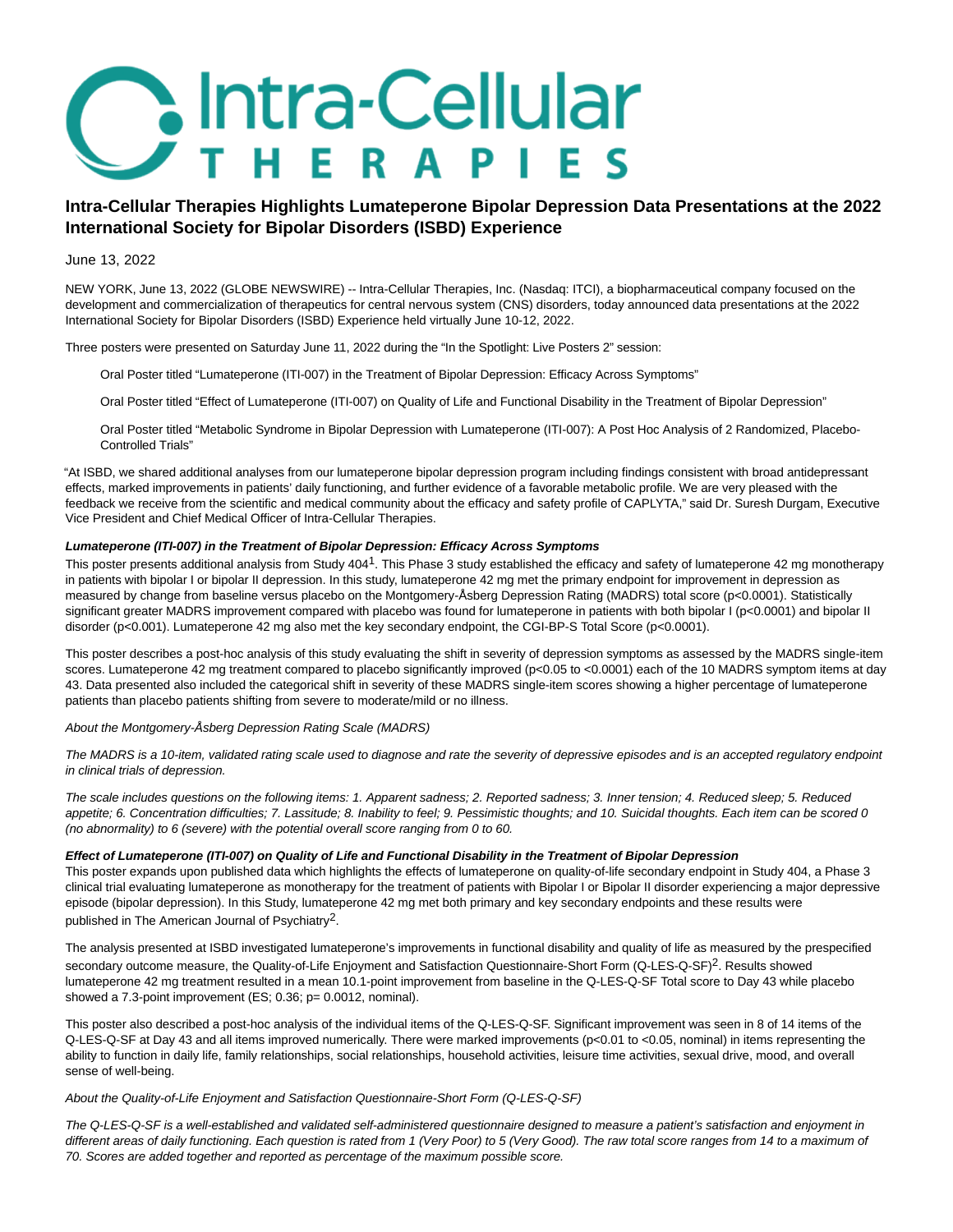# **Metabolic Syndrome in Bipolar Depression with Lumateperone (ITI-007): A Post Hoc Analysis of 2 Randomized, Placebo-Controlled Trials**

This poster describes a pooled analysis of Studies 404 and 401 comparing the incidence of and shifts in metabolic syndrome (MetSy) with lumateperone 42 mg as monotherapy and placebo in the treatment of bipolar depression in patients with bipolar I and bipolar II disorder. In this pooled analysis, the rates of MetSy were similar between lumateperone and placebo at baseline and remained stable at end of treatment (6 weeks) for both groups. More patients who received lumateperone compared with placebo improved from having MetSy at baseline to no longer meeting MetSy criteria at end of treatment.

In our clinical trials, CAPLYTA has consistently shown a favorable safety profile with changes in weight, fasting glucose, total cholesterol, and triglycerides similar to placebo. In our longer-term open label studies, patients with bipolar depression were stable with respect to weight with no weight gain from baseline at 6-months, while patients with schizophrenia lost an average of about 7 pounds at one year. The pooled analysis presented at ISBD further highlight the favorable placebo-like metabolic profile of lumateperone 42mg.

CAPLYTA<sup>®</sup> (lumateperone) is indicated in adults for the treatment of schizophrenia and depressive episodes associated with bipolar I or II disorder (bipolar depression) as monotherapy and as adjunctive therapy with lithium or valproate. CAPLYTA is available in 42 mg capsules.

#### **Important Safety Information**

# **Boxed Warnings:**

- **Elderly patients with dementia-related psychosis treated with antipsychotic drugs are at an increased risk of death. CAPLYTA is not approved for the treatment of patients with dementia-related psychosis.**
- **Antidepressants increased the risk of suicidal thoughts and behaviors in pediatric and young adults in short-term studies. All antidepressant-treated patients should be closely monitored for clinical worsening, and for emergence of suicidal thoughts and behaviors. The safety and effectiveness of CAPLYTA have not been established in pediatric patients.**

**Contraindications:** CAPLYTA is contraindicated in patients with known hypersensitivity to lumateperone or any components of CAPLYTA. Reactions have included pruritus, rash (e.g., allergic dermatitis, papular rash, and generalized rash), and urticaria.

**Warnings & Precautions:** Antipsychotic drugs have been reported to cause:

- **Cerebrovascular Adverse Reactions in Elderly Patients with Dementia-Related Psychosis**, including stroke and transient ischemic attack. See Boxed Warning above.
- **Neuroleptic Malignant Syndrome (NMS)**, which is a potentially fatal reaction. Signs and symptoms include: high fever, stiff muscles, confusion, changes in breathing, heart rate, and blood pressure, elevated creatinine phosphokinase, myoglobinuria (and/or rhabdomyolysis), and acute renal failure. Patients who experience signs and symptoms of NMS should immediately contact their doctor or go to the emergency room.
- **Tardive Dyskinesia**, a syndrome of uncontrolled body movements in the face, tongue, or other body parts, which may increase with duration of treatment and total cumulative dose. TD may not go away, even if CAPLYTA is discontinued. It can also occur after CAPLYTA is discontinued.
- **Metabolic Changes**, including hyperglycemia, diabetes mellitus, dyslipidemia, and weight gain. Hyperglycemia, in some cases extreme and associated with ketoacidosis, hyperosmolar coma or death, has been reported in patients treated with antipsychotics. Measure weight and assess fasting plasma glucose and lipids when initiating CAPLYTA and monitor periodically during long-term treatment.
- **Leukopenia, Neutropenia, and Agranulocytosis (including fatal cases)**. Complete blood counts should be performed in patients with pre-existing low white blood cell count (WBC) or history of leukopenia or neutropenia. CAPLYTA should be discontinued if clinically significant decline in WBC occurs in absence of other causative factors.
- **Decreased Blood Pressure & Dizziness**. Patients may feel lightheaded, dizzy or faint when they rise too quickly from a sitting or lying position (orthostatic hypotension). Heart rate and blood pressure should be monitored and patients should be warned with known cardiovascular or cerebrovascular disease. Orthostatic vital signs should be monitored in patients who are vulnerable to hypotension.
- **Falls**. CAPLYTA may cause sleepiness or dizziness and can slow thinking and motor skills, which may lead to falls and, consequently, fractures and other injuries. Patients should be assessed for risk when using CAPLYTA.
- **Seizures**. CAPLYTA should be used cautiously in patients with a history of seizures or with conditions that lower seizure threshold.
- **Potential for Cognitive and Motor Impairment**. Patients should use caution when operating machinery or motor vehicles until they know how CAPLYTA affects them.
- **Body Temperature Dysregulation**. CAPLYTA should be used with caution in patients who may experience conditions that may increase core body temperature such as strenuous exercise, extreme heat, dehydration, or concomitant anticholinergics.
- **Dysphagia**. CAPLYTA should be used with caution in patients at risk for aspiration.

**Drug Interactions:** CAPLYTA should not be used with CYP3A4 inducers. Dose reduction is recommended for concomitant use with strong CYP3A4 inhibitors (10.5 mg) or moderate CYP3A4 inhibitors (21 mg).

**Special Populations:** Newborn infants exposed to antipsychotic drugs during the third trimester of pregnancy are at risk for extrapyramidal and/or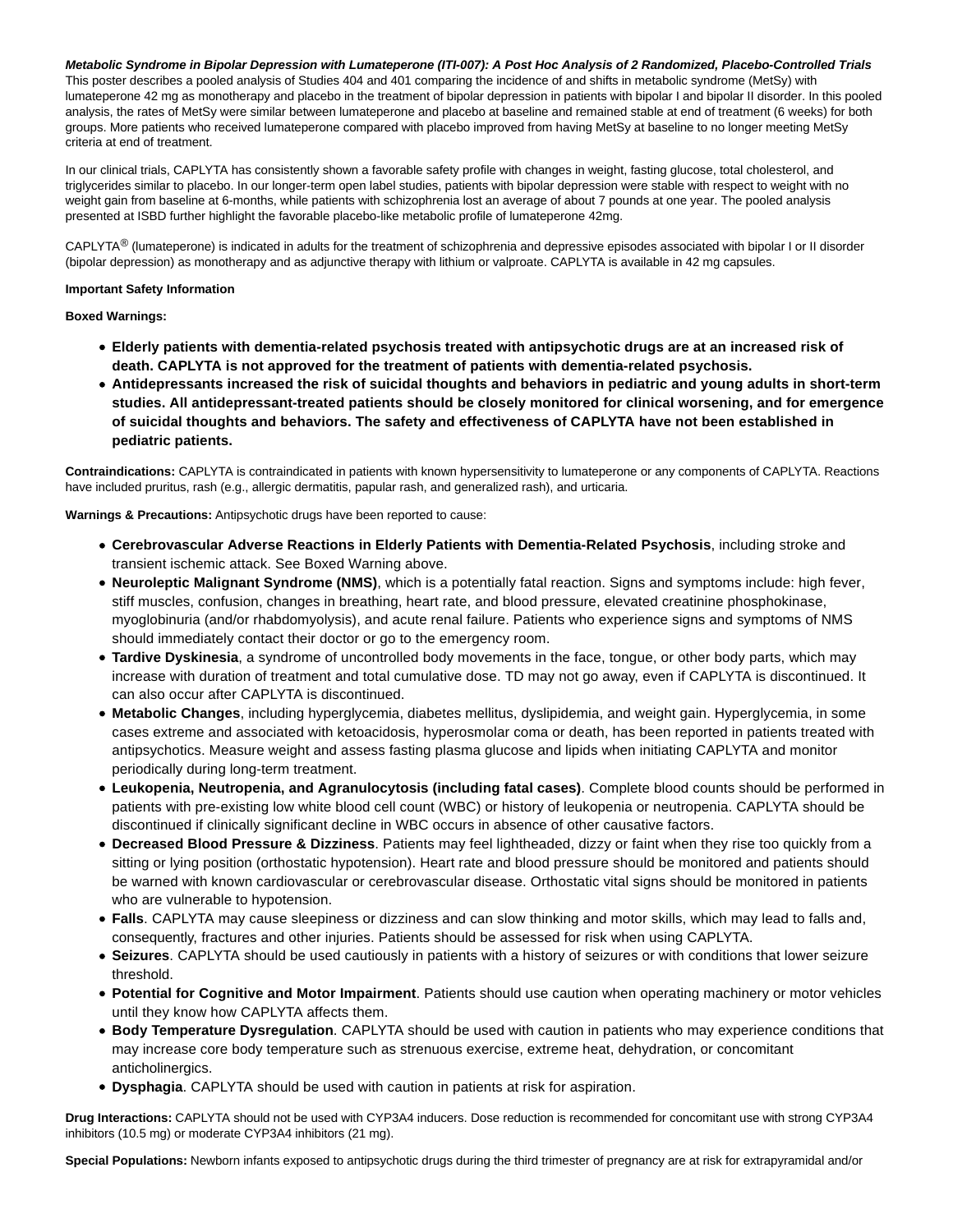withdrawal symptoms following delivery. Breastfeeding is not recommended. Dose reduction is recommended for patients with moderate or severe hepatic impairment (21 mg).

**Adverse Reactions**: The most common adverse reactions in clinical trials with CAPLYTA vs. placebo were somnolence/sedation, dizziness, nausea, and dry mouth.

#### [Please click here to see full Prescribing Information including](https://www.globenewswire.com/Tracker?data=gksu5SzhNyVGxwNJEfa_NFNCTvRkkb7cXoamrFzAFAUFfSLD50JFQTHXZkoAYqE0x07pE3WLhLf2h_3UyepOhJ3Dwi8KqOZKfEo0fNBt9yB5U1DXkhfjIsuORZEndson9Poq5US3NL_Yp11xR8tlo772zzDvge-6DC-ukj5GwzZwVnmrYDqM9hSgbSv0eeA6CwN4GdCA3HWHTUAiyKX00A==) **Boxed Warning.**

### **About CAPLYTA (lumateperone)**

CAPLYTA 42 mg is an oral, once daily atypical antipsychotic approved in adults for the treatment of schizophrenia and depressive episodes associated with bipolar I or II disorder (bipolar depression) as monotherapy and as adjunctive therapy with lithium or valproate. While the mechanism of action of CAPLYTA is unknown, the efficacy of CAPLYTA could be mediated through a combination of antagonist activity at central serotonin 5-HT2A receptors and postsynaptic antagonist activity at central dopamine D2 receptors.

Lumateperone is being studied for the treatment of major depressive disorder, and other neuropsychiatric and neurological disorders. Lumateperone is not FDA-approved for these disorders.

#### **About Intra-Cellular Therapies**

Intra-Cellular Therapies is a biopharmaceutical company founded on Nobel prize-winning research that allows us to understand how therapies affect the inner-workings of cells in the body. The company leverages this intracellular approach to develop innovative treatments for people living with complex psychiatric and neurologic diseases. For more information, please visi[t www.intracellulartherapies.com.](https://www.globenewswire.com/Tracker?data=AMMEkY18_Fq09oAeZYiovtDpRoC0et54P1PPWhzNao5OAfRI0jzZLEvqRch7Kwv4XIrf6EJpDc2dZm62FPIc2Wg-wqhqCLw-VKCZPJMDlMuoP0mf1tDw56mk4rWFqks8zXPK1HX0E2HyuB0Twrh5ZRZIHRy3-R9ZxTLGxI7uBR84eNjKzSZtGu73JDJxTgAJtZ2EVXzBKFYyrUHYmMmReGInKx64-K4X1J_pMclq2wRat6a0uyhnyfBRZLQuccmorGmbWi7kwX-__iV_8Si4uGzKl0pYjhNVvElsQurOMys7MyJLrbR0Fq_ZvttFq3kas-2c0EIupXO0uIQiQLRWd4lL1j8vTD4Mu5KW9eJAZ2gJ5JVmAm53EaukhoYutQV_hWkQTZyaS7NskrauIxMiTfPqc9aGzSwVg-P6hT9js72WDdrs2vB2N2tNu2CfGwADjLcLUMGrR0rL3ruY62ewC3uGYEbZlKJx3B4eCSSZn5QlYj8M0DUy99buYvovI9dygtuI3T45Snd8oLQM1n8dmQ==)

#### **Forward-Looking Statements**

This news release contains "forward-looking statements" within the meaning of the Private Securities Litigation Reform Act of 1995 that involve risks and uncertainties that could cause actual results to be materially different from historical results or from any future results expressed or implied by such forward-looking statements. Such forward-looking statements include statements regarding, among other things, our expectations regarding the commercialization of CAPLYTA; and development efforts and plans under the caption "About Intra-Cellular Therapies." All such forward-looking statements are based on management's present expectations and are subject to certain factors, risks and uncertainties that may cause actual results, outcome of events, timing and performance to differ materially from those expressed or implied by such statements. These risks and uncertainties include, but are not limited to, the following: there are no guarantees that CAPLYTA will be commercially successful; we may encounter issues, delays or other challenges in commercializing CAPLYTA; the COVID-19 pandemic may negatively impact our commercial plans and sales for CAPLYTA; the COVID-19 pandemic may negatively impact the conduct of, and the timing of enrollment, completion and reporting with respect to, our clinical trials; whether CAPLYTA receives adequate reimbursement from third-party payors; the degree to which CAPLYTA receives acceptance from patients and physicians for its approved indications; challenges associated with execution of our sales activities, which in each case could limit the potential of our product; results achieved in CAPLYTA in the treatment of schizophrenia and bipolar depression following commercial launch of the product may be different than observed in clinical trials, and may vary among patients; any other impacts on our business as a result of or related to the COVID-19 pandemic; challenges associated with supply and manufacturing activities, which in each case could limit our sales and the availability of our product; impacts on our business, including on the commercialization of CAPLYTA and our clinical trials, as a result of the conflict in Ukraine; risks associated with our current and planned clinical trials; we may encounter unexpected safety or tolerability issues with CAPLYTA following commercial launch for the treatment of schizophrenia or bipolar depression or in ongoing or future trials and other development activities; our other product candidates may not be successful or may take longer and be more costly than anticipated; product candidates that appeared promising in earlier research and clinical trials may not demonstrate safety and/or efficacy in larger-scale or later clinical trials or in clinical trials for other indications; our proposals with respect to the regulatory path for our product candidates may not be acceptable to the FDA; our reliance on collaborative partners and other third parties for development of our product candidates; and the other risk factors detailed in our public filings with the Securities and Exchange Commission. All statements contained in this press release are made only as of the date of this press release, and we do not intend to update this information unless required by law.

#### **Contact:**

Intra-Cellular Therapies, Inc.

Juan Sanchez, M.D. Vice President, Corporate Communications and Investor Relations 646-440-9333

Burns McClellan, Inc. Lisa Burns [cradinovici@burnsmc.com](https://www.globenewswire.com/Tracker?data=Z2K5rENwLiLf6evfbHbHf5yXMG5G0gCudE5PPOzc1nM5FvG0bIXaO4rGNqb1xjUx9nN_WFGkizLsUHYkHPxhU23ls0haWDwQbuUnARN1q7ei7pGRRWrLUJ817mXIpuDp_v8zvRv3D3Y-rFSukvXmBy7PGzAzbgvG9FYxEM4oatuY7OeHvBATu8dQw7NQwXvwQNPB5AU5fxlN9Q3W5Xtqd6_kZloapHva0cdj0r47RONgL6faBZZE1gEjoqODDo9D_JbqBc4SnBbf0cegFd2nI0ePHescxz91Wm6nbo3hMxuf9awfYUOgr5gC4roUlroyh69ZnZVPY88IXufMrQOO8IrI0735oyeaPw6pQspeZmwRY4z6c6C0ipFUUagbXHZaWSeE_ueqVmbVrn08C8_4xU5Jha5B1sTVos3oWqc5Ar5ofknIYttZRzu739Co7csfwbLYHbSCQy7gzN9IhOUUsA==) 212-213-0006

<sup>1</sup>Calebrese JR, et al[. Efficacy and Safety of Lumateperone for Major Depressive Episodes Associated With Bipolar I or Bipolar II Disorder: A Phase 3](https://www.globenewswire.com/Tracker?data=CCbZileWGExPMzjDb7EL1OgqIIaS_MbbfHHLxsiimA284iHklvbDpcgagh6jMzzmJlnM16qbhcpYGm4lMBy0EkRlFs7jxIS246CEKgoaZuj5OqgwSzmUsm-QkuUFUquo-RKXjKlROVNb1PeeWkEHdVU7Cjj8NIB1sl4pLG5TOZDh1foF-OfLfyP9t5TBgDe0ZlXefxrr-sVrqsYNA0er0eGmJdEGROP7IiURVGmhZOX5DX0OmyVQx9yJ9l4kA3W1oZzy7AUfXFR4HQoDr4RW_rA00J2NQlgLnHlhMqLjVcfZ7gLbXnD84f4_4SHaKL6VfMRBWHki71z1r_GeizOV6Q==) Randomized Placebo-Controlled Trial,: Am Journal Psychiatry; Am J Psychiatry. 2021 Dec;178(12):1098-1106. doi: 10.1176/appi.ajp.2021.20091339.

 $^2$ Endicott J, Nee J, Harrison W, Blumenthal R. Quality of Life Enjoyment and Satisfaction Questionnaire: A New Measure. Psychopharmacology Bulletin 1993; 29:321-326